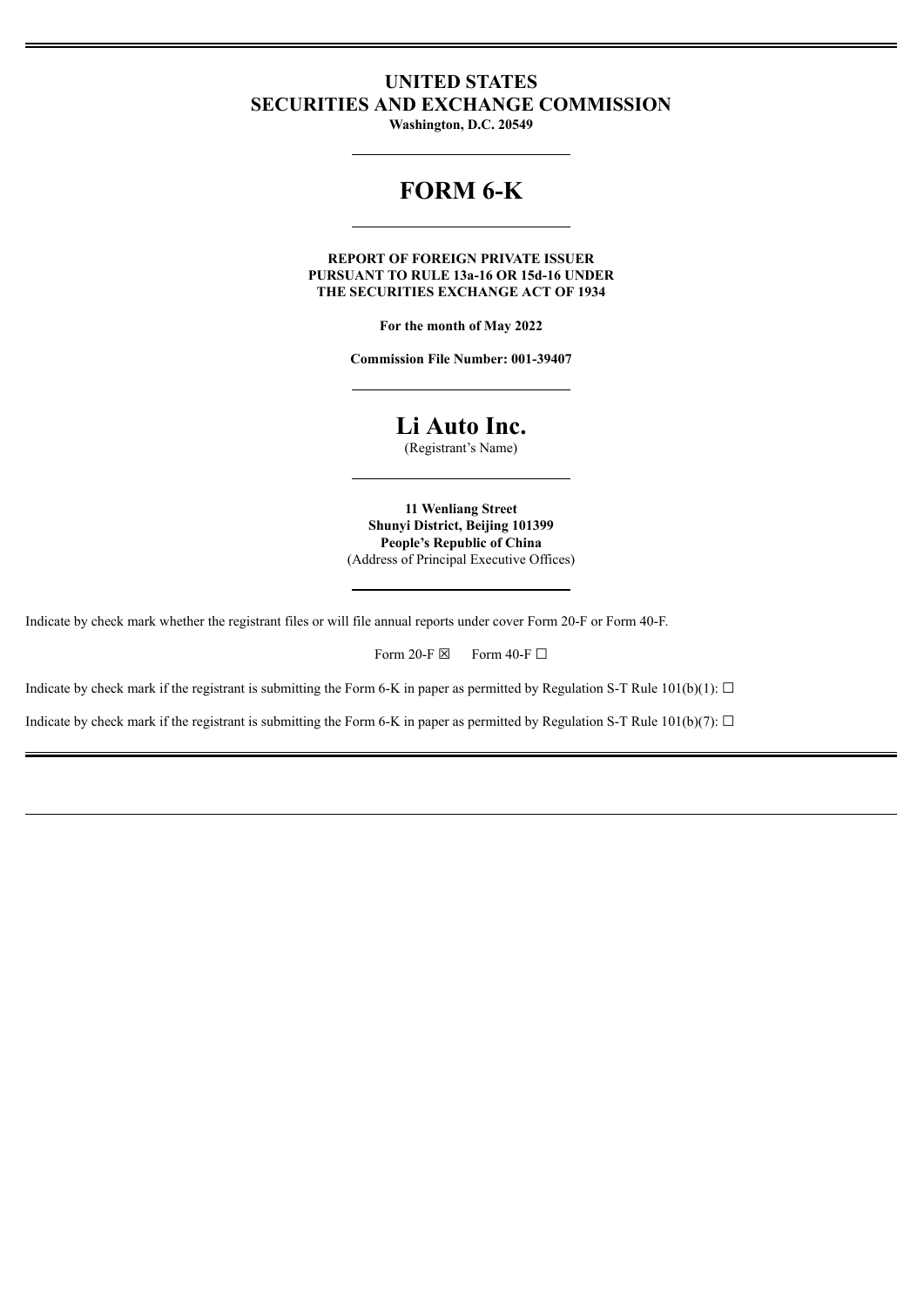### **EXHIBIT INDEX**

| Exhibit No. | <b>Description</b>                                                           |
|-------------|------------------------------------------------------------------------------|
| <u>99.1</u> | Press Release—Li Auto Inc. Announces Results of Annual General Meeting       |
| <u>99.2</u> | Announcement—Poll Results of the Annual General Meeting Held on May 17, 2022 |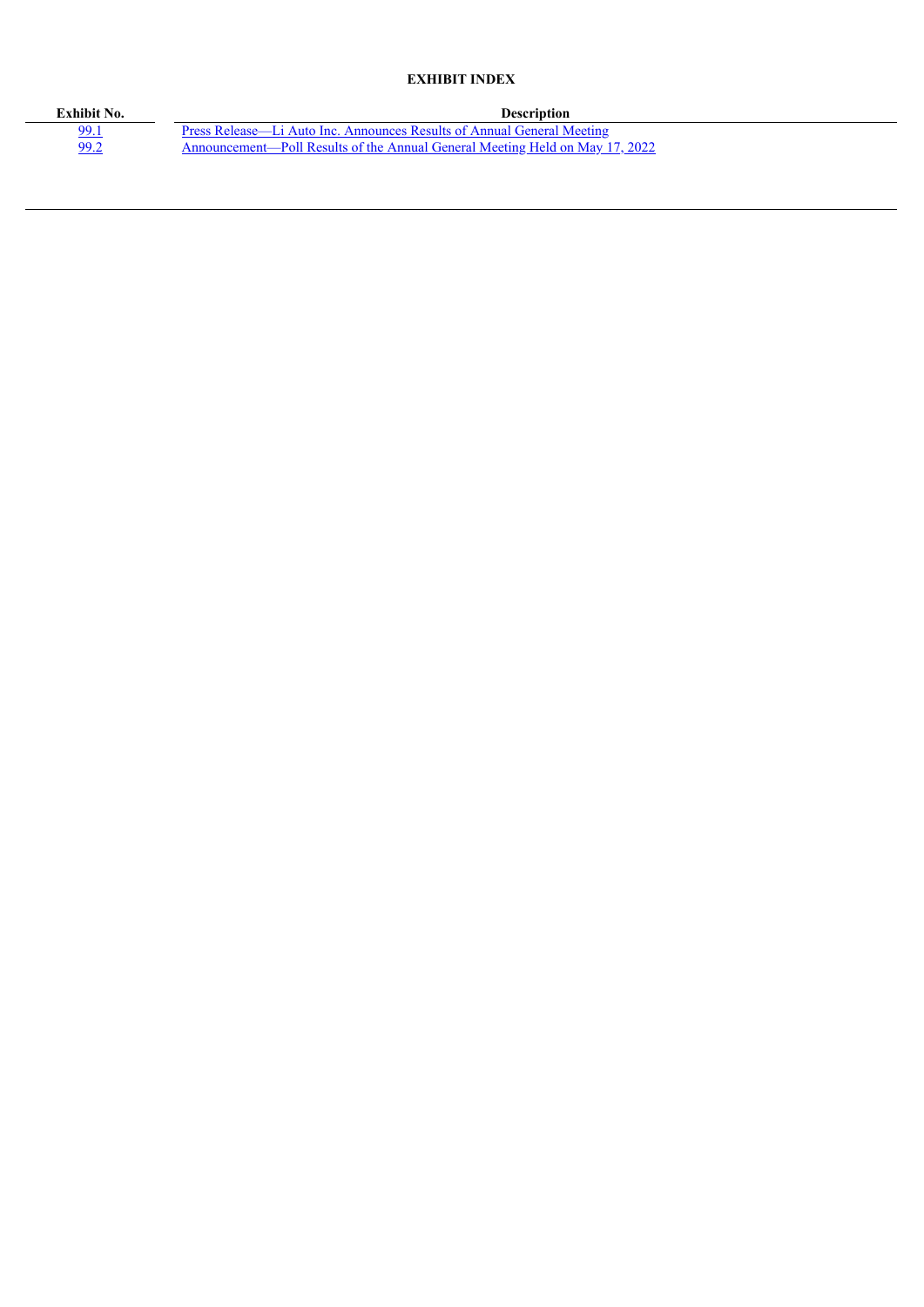### **SIGNATURES**

Pursuant to the requirements of the Securities Exchange Act of 1934, the registrant has duly caused this report to be signed on its behalf by the undersigned, thereunto duly authorized.

Li Auto Inc.

By /s/ Tie Li

Name : Tie Li

Title : Director and Chief Financial Officer

Date: May 17, 2022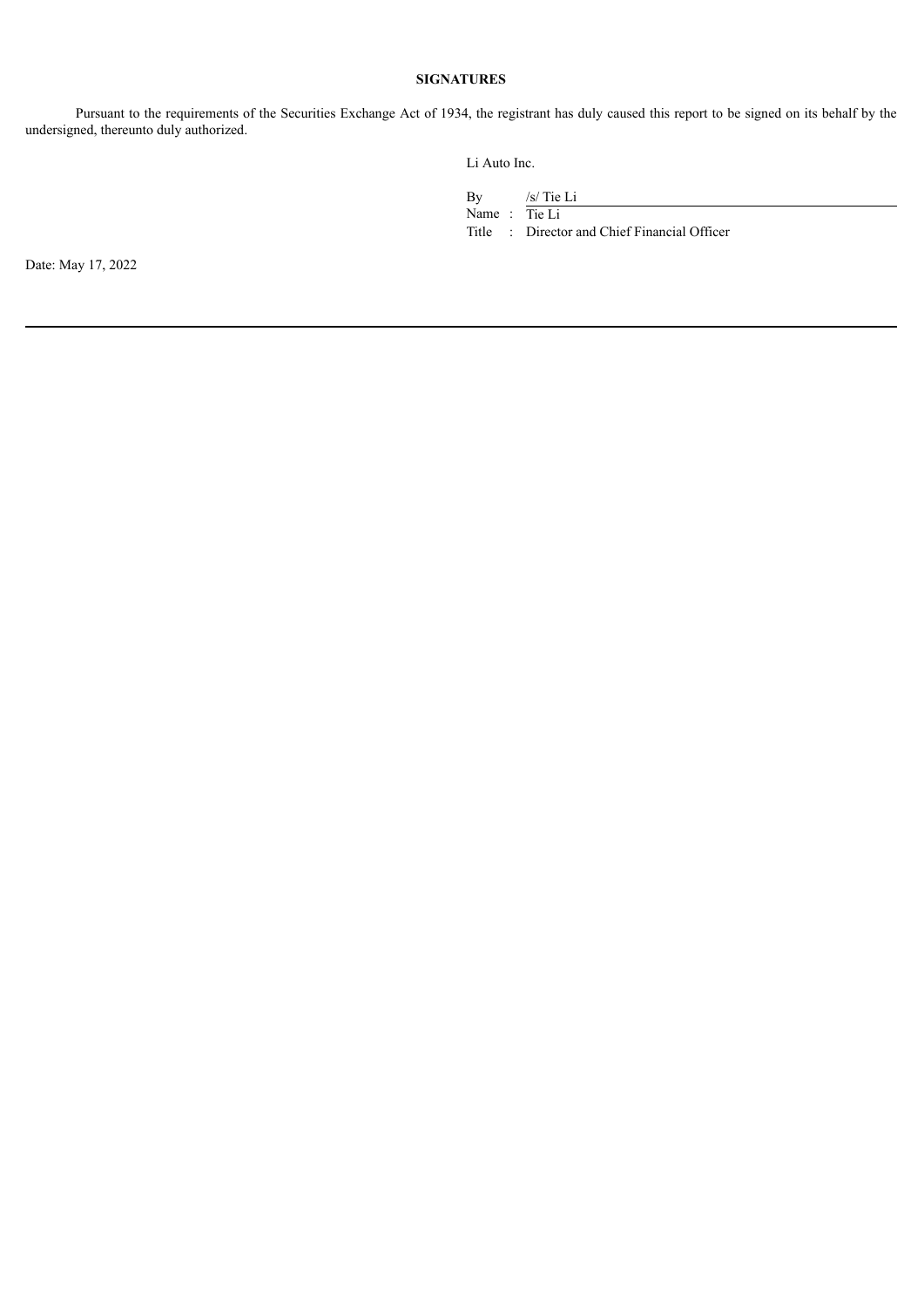#### **Li Auto Inc. Announces Results of Annual General Meeting**

<span id="page-3-0"></span>Beijing, China, May 17, 2022 — Li Auto Inc. ("Li Auto" or the "Company") (Nasdaq: LI; HKEX: 2015), a leader in China's new energy vehicle market, today announced that each of the proposed resolutions submitted for shareholders' approval (the "Proposed Resolutions") as set forth in the notice of annual general meeting dated April 12, 2022 (the "AGM Notice") has been adopted at its annual general meeting of shareholders held in Beijing, China today.

After the adoption of the Proposed Resolutions, all corporate authorizations and actions contemplated thereunder are approved, including, among other things, that Mr. Zheng Fan, Mr. Hongqiang Zhao, Mr. Zhenyu Jiang, and Prof. Xing Xiao are re-elected as directors of the Company, and that the directors of the Company are granted a general mandate to issue, allot, and deal with additional Class A ordinary shares or equivalents and a general mandate to repurchase the Company's own shares, respectively, on the terms and in the periods as set out in the AGM Notice.

#### **About Li Auto Inc.**

Li Auto Inc. is a leader in China's new energy vehicle market. The Company designs, develops, manufactures, and sells premium smart electric vehicles. Its mission is to create homes on the move that bring happiness to the entire family ("创造移动的家,创造幸福的家"). Through innovations in product, technology, and business model, the Company provides families with safe, convenient, and refined products and services. Li Auto is a pioneer to successfully commercialize extended-range electric vehicles in China. Its first model, Li ONE, is a six-seat, large premium smart electric SUV. The Company started volume production of Li ONE in November 2019 and released the 2021 Li ONE in May 2021. The Company leverages technology to create value for its users. It concentrates its in-house development efforts on its proprietary range extension system, next-generation electric vehicle technology, and smart vehicle solutions. Beyond Li ONE, the Company will expand its product line by developing new vehicles, including BEVs and EREVs, to target a broader consumer base.

For more information, please visit: http://ir.lixiang.com.

For investor and media inquiries, please contact:

Li Auto Inc. Investor Relations Email: ir@lixiang.com

The Piacente Group, Inc. Yang Song Tel: +86-10-6508-0677 Email: Li@tpg-ir.com

Brandi Piacente Tel: +1-212-481-2050 Email: Li@tpg-ir.com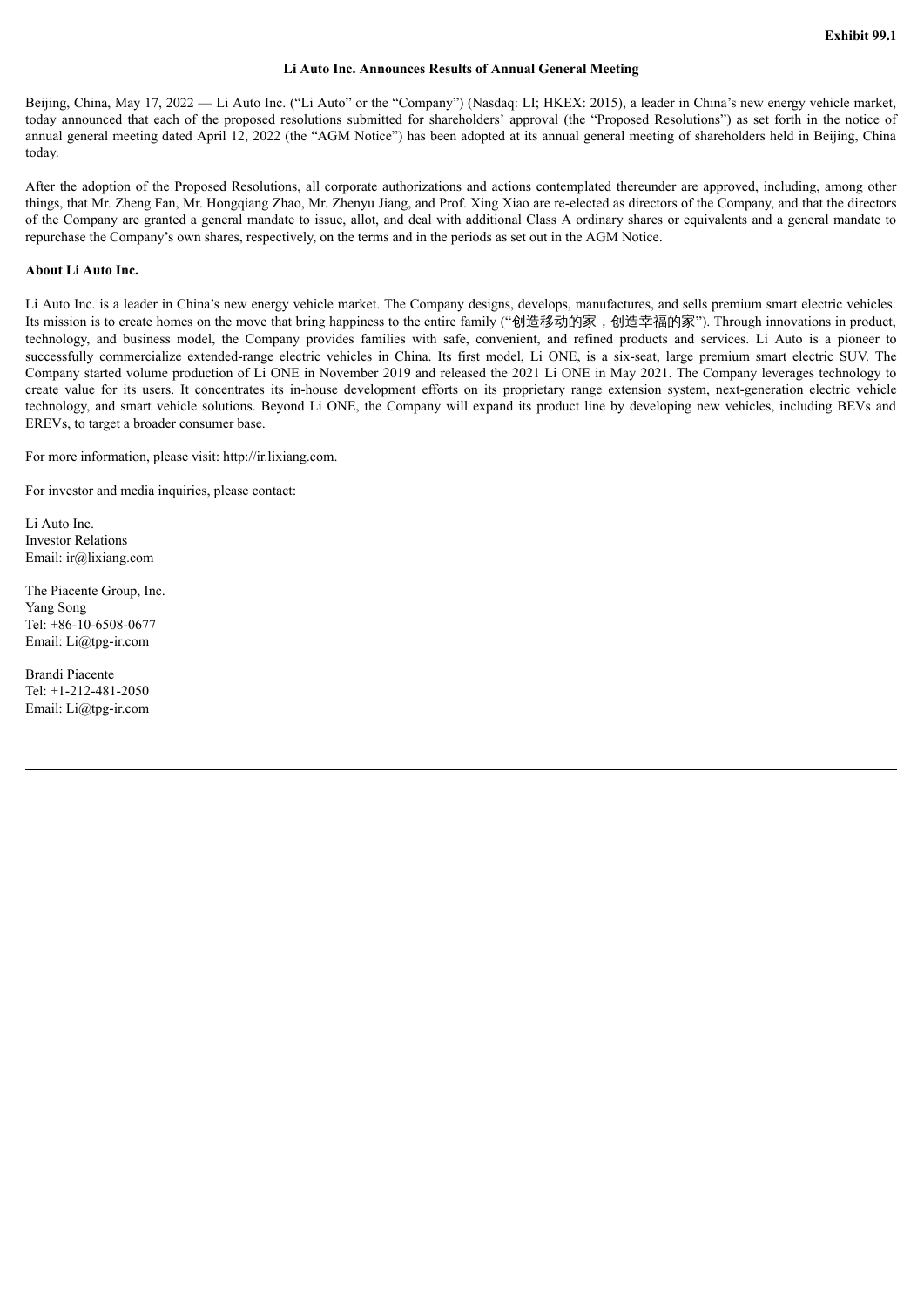<span id="page-4-0"></span>Hong Kong Exchanges and Clearing Limited and The Stock Exchange of Hong Kong Limited take no responsibility for the contents of this announcement, make no representation as to its accuracy or completeness and expressly disclaim any liability whatsoever for any loss howsoever *arising from or in reliance upon the whole or any part of the contents of this announcement.*



**Li Auto Inc.** 理 想 汽 車

(A company controlled through weighted voting rights and incorporated in the Cayman Islands with limited liability) **(Nasdaq: LI; HKEX: 2015)**

### **POLL RESULTS OF THE ANNUAL GENERAL MEETING HELD ON MAY 17, 2022**

Reference is made to the circular (the "**Circular**") of **Li Auto Inc.** (the "**Company**") incorporating, amongst others, the notice (the "**Notice**") of the annual general meeting of the Company (the "**AGM**") dated April 12, 2022. Unless the context requires otherwise, the capitalized terms used herein shall have the same meanings as those defined in the Circular.

The board of directors (the "**Board**") of the Company is pleased to announce that at the AGM held on May 17, 2022, the Notice of which was given to the Shareholders on April 12, 2022, all the proposed resolutions as set out in the Notice were taken by poll. The poll results in respect of the resolutions proposed at the AGM are as follows:

| <b>ORDINARY RESOLUTIONS</b> |                                                                                                                                              |                                                      | <b>NUMBER OF VOTES CAST</b><br><b>AND PERCENTAGE (%)</b><br><b>AGAINST</b><br><b>FOR</b> |                                | <b>TOTAL</b><br><b>NUMBER OF</b><br><b>VOTING</b><br><b>SHARES</b> | <b>TOTAL</b><br><b>NUMBER OF</b><br><b>VOTES CAST</b> |
|-----------------------------|----------------------------------------------------------------------------------------------------------------------------------------------|------------------------------------------------------|------------------------------------------------------------------------------------------|--------------------------------|--------------------------------------------------------------------|-------------------------------------------------------|
| 1.                          | To receive and adopt the audited consolidated<br>financial statements of the Company for the<br>year ended December 31, 2021 and the reports | Class A ordinary<br><b>Shares</b>                    | 1,015,089,068<br>(99.921775%)                                                            | 794,671<br>(0.078225%)         | 1,015,883,739                                                      | 1,015,883,739                                         |
|                             | of the Directors and independent auditor<br>thereon.                                                                                         | Class B ordinary<br><b>Shares</b>                    | 3,558,120,800<br>$(100.000000\%)$                                                        | $\theta$<br>$(0.000000\%)$     | 355,812,080                                                        | 3,558,120,800                                         |
|                             |                                                                                                                                              | <b>TOTAL NUMBER</b><br>(CLASS A &<br><b>CLASS B)</b> | 4,573,209,868<br>$(99.982626\%)$                                                         | 794,671<br>(0.017374%)         | 1,371,695,819                                                      | 4,574,004,539                                         |
| 2.                          | To re-elect Mr. Fan Zheng as a non-executive<br>Director.                                                                                    | Class A ordinary<br><b>Shares</b>                    | 850,929,560<br>(83.759159%)                                                              | 164,994,633<br>$(16.240841\%)$ | 1,015,924,193                                                      | 1,015,924,193                                         |
|                             |                                                                                                                                              | Class B ordinary<br><b>Shares</b>                    | 3,558,120,800<br>$(100.000000\%)$                                                        | $\Omega$<br>$(0.000000\%)$     | 355,812,080                                                        | 3,558,120,800                                         |
|                             |                                                                                                                                              | <b>TOTAL NUMBER</b><br>(CLASS A &<br><b>CLASS B)</b> | 4,409,050,360<br>$(96.392807\%)$                                                         | 164,994,633<br>(3.607193%)     | 1,371,736,273                                                      | 4,574,044,993                                         |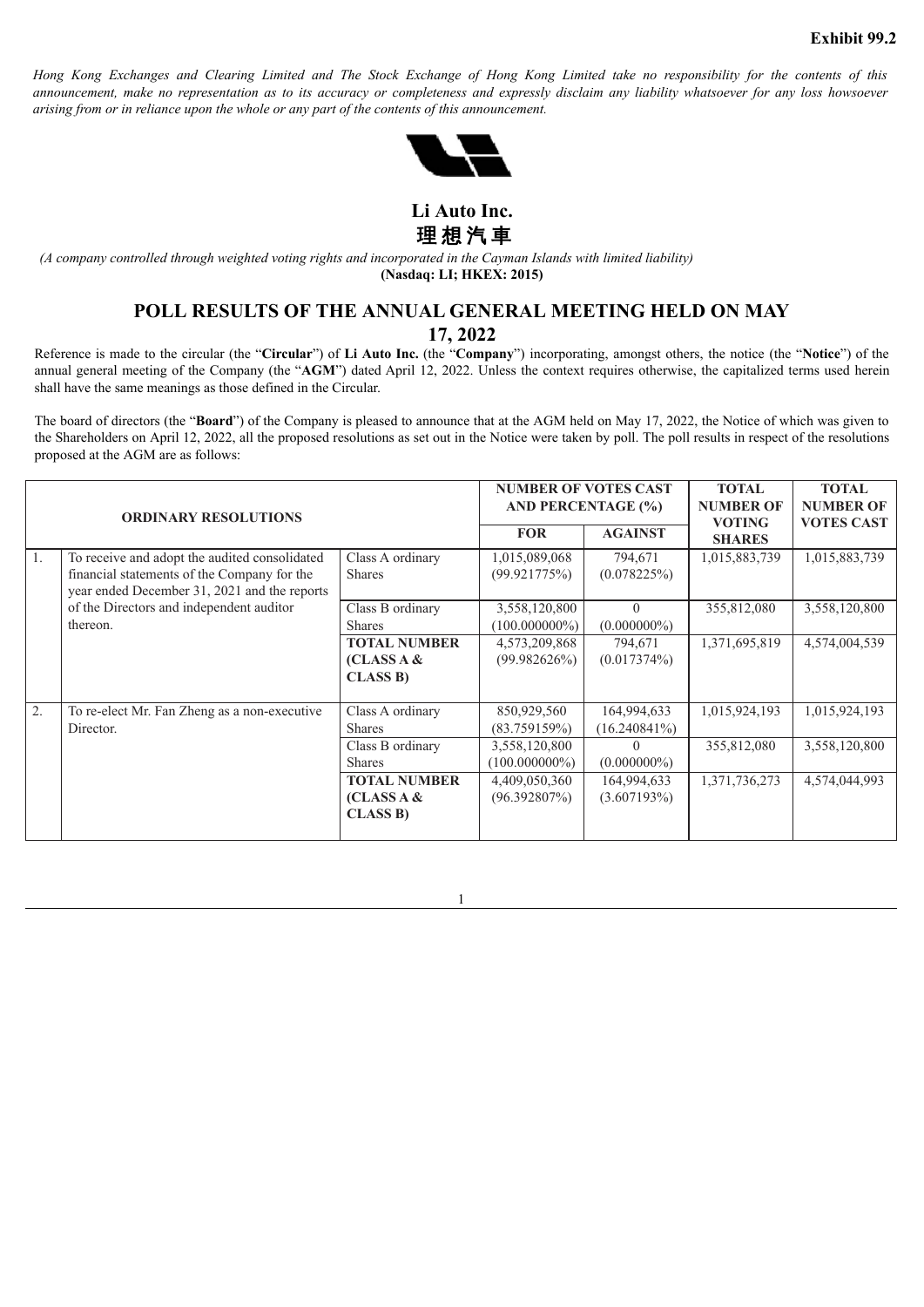| <b>ORDINARY RESOLUTIONS</b> |                                                                                                                                                 | <b>NUMBER OF VOTES CAST</b><br><b>AND PERCENTAGE (%)</b> |                                   | <b>TOTAL</b><br><b>NUMBER OF</b>   | <b>TOTAL</b><br><b>NUMBER OF</b> |               |
|-----------------------------|-------------------------------------------------------------------------------------------------------------------------------------------------|----------------------------------------------------------|-----------------------------------|------------------------------------|----------------------------------|---------------|
|                             |                                                                                                                                                 | <b>FOR</b>                                               | <b>AGAINST</b>                    | <b>VOTING</b><br><b>SHARES</b>     | <b>VOTES CAST</b>                |               |
| 3.                          | To re-elect Mr. Zhao Hongqiang as an<br>independent non-executive Director.                                                                     | Class A ordinary<br><b>Shares</b>                        | 969,874,018<br>$(95.473883\%)$    | 45,978,687<br>(4.526117%)          | 1,015,852,705                    | 1,015,852,705 |
|                             |                                                                                                                                                 | Class B ordinary<br><b>Shares</b>                        | 355,812,080<br>$(100.000000\%)$   | $\Omega$<br>$(0.000000\%)$         | 355,812,080                      | 355,812,080   |
|                             |                                                                                                                                                 | <b>TOTAL NUMBER</b><br>(CLASS A &<br><b>CLASS B)</b>     | 1,325,686,098<br>(96.647965%)     | 45,978,687<br>(3.352035%)          | 1,371,664,785                    | 1,371,664,785 |
| $\overline{4}$ .            | To re-elect Mr. Jiang Zhenyu as an independent<br>non-executive Director.                                                                       | Class A ordinary<br><b>Shares</b>                        | 973,022,656<br>$(96.030799\%)$    | 40,217,545<br>$(3.969201\%)$       | 1,013,240,201                    | 1,013,240,201 |
|                             |                                                                                                                                                 | Class B ordinary<br><b>Shares</b>                        | 355,812,080<br>$(100.000000\%)$   | $\Omega$<br>$(0.000000\%)$         | 355,812,080                      | 355,812,080   |
|                             |                                                                                                                                                 | <b>TOTAL NUMBER</b><br>(CLASS A &<br><b>CLASS B)</b>     | 1,328,834,736<br>$(97.062381\%)$  | 40,217,545<br>(2.937619%)          | 1,369,052,281                    | 1,369,052,281 |
| $\overline{5}$ .            | To re-elect Prof. Xiao Xing as an independent<br>non-executive Director.                                                                        | Class A ordinary<br>Shares                               | 1,014,740,554<br>$(99.890780\%)$  | 1,109,513<br>$(0.109220\%)$        | 1,015,850,067                    | 1,015,850,067 |
|                             |                                                                                                                                                 | Class B ordinary<br><b>Shares</b>                        | 355,812,080<br>$(100.000000\%)$   | $\Omega$<br>$(0.000000\%)$         | 355,812,080                      | 355,812,080   |
|                             |                                                                                                                                                 | <b>TOTAL NUMBER</b><br>(CLASS A &<br><b>CLASS B)</b>     | 1,370,552,634<br>(99.919112%)     | 1,109,513<br>$(0.080888\%)$        | 1,371,662,147                    | 1,371,662,147 |
| $\overline{6}$ .            | To authorize the Board to fix the remuneration<br>of the Directors of the Company.                                                              | Class A ordinary<br><b>Shares</b>                        | 986,634,389<br>(97.121409%)       | 29,242,950<br>$(2.878591\%)$       | 1,015,877,339                    | 1,015,877,339 |
|                             |                                                                                                                                                 | Class B ordinary<br><b>Shares</b>                        | 3,558,120,800<br>$(100.000000\%)$ | $\boldsymbol{0}$<br>$(0.000000\%)$ | 355,812,080                      | 3,558,120,800 |
|                             |                                                                                                                                                 | <b>TOTAL NUMBER</b><br>(CLASS A &<br><b>CLASS B)</b>     | 4,544,755,189<br>$(99.360670\%)$  | 29,242,950<br>$(0.639330\%)$       | 1,371,689,419                    | 4,573,998,139 |
| 7.                          | To grant a general mandate to the Directors to<br>issue, allot and deal with additional Class A<br>Ordinary shares of the Company not exceeding | Class A ordinary<br><b>Shares</b>                        | 740,828,479<br>$(72.960230\%)$    | 274,558,237<br>$(27.039770\%)$     | 1,015,386,716                    | 1,015,386,716 |
|                             | 20% of the total number of issued shares of the<br>Company as at the date of passing of this                                                    | Class B ordinary<br>Shares                               | 3,558,120,800<br>$(100.000000\%)$ | $\theta$<br>$(0.000000\%)$         | 355,812,080                      | 3,558,120,800 |
|                             | resolution.                                                                                                                                     | <b>TOTAL NUMBER</b><br>(CLASS A &<br><b>CLASS B)</b>     | 4,298,949,279<br>(93.996769%)     | 274,558,237<br>$(6.003231\%)$      | 1,371,198,796                    | 4,573,507,516 |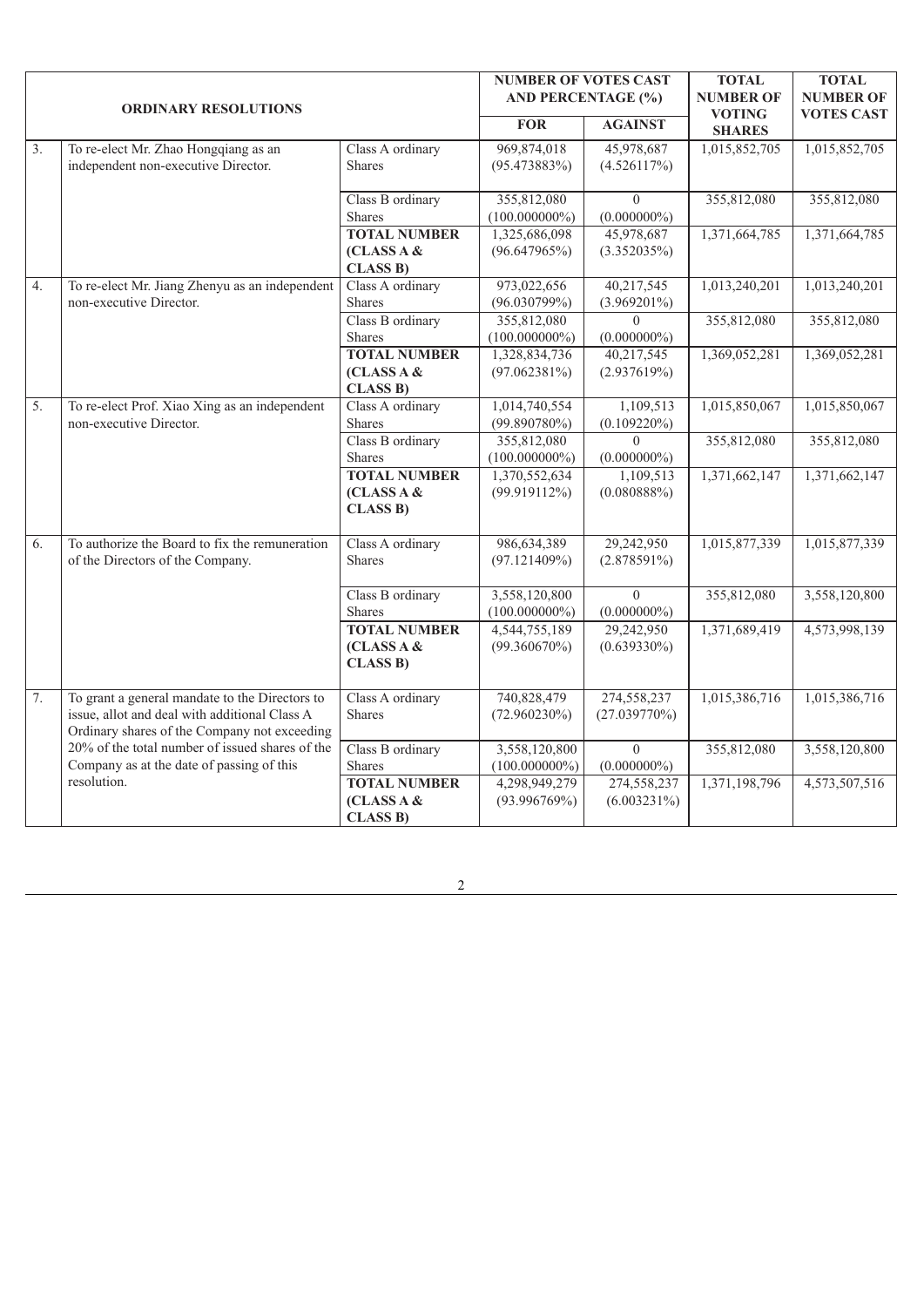| <b>ORDINARY RESOLUTIONS</b> |                                                                                                                                                   |                                                      | <b>NUMBER OF VOTES CAST</b><br><b>AND PERCENTAGE (%)</b> |                             | <b>TOTAL</b><br><b>NUMBER OF</b> | <b>TOTAL</b><br><b>NUMBER OF</b> |
|-----------------------------|---------------------------------------------------------------------------------------------------------------------------------------------------|------------------------------------------------------|----------------------------------------------------------|-----------------------------|----------------------------------|----------------------------------|
|                             |                                                                                                                                                   |                                                      | <b>FOR</b>                                               | <b>AGAINST</b>              | <b>VOTING</b><br><b>SHARES</b>   | <b>VOTES CAST</b>                |
| 8.                          | To grant a general mandate to the Directors to<br>repurchase shares of the Company not<br>exceeding 10% of the total number of issued             | Class A ordinary<br><b>Shares</b>                    | 1,015,020,564<br>(99.907046%)                            | 944,375<br>$(0.092954\%)$   | 1,015,964,939                    | 1,015,964,939                    |
|                             | shares of the Company as at the date of passing<br>of this resolution.                                                                            | Class B ordinary<br><b>Shares</b>                    | 3,558,120,800<br>$(100.000000\%)$                        | $\theta$<br>$(0.000000\%)$  | 355,812,080                      | 3,558,120,800                    |
|                             |                                                                                                                                                   | <b>TOTAL NUMBER</b><br>(CLASS A &<br><b>CLASS B)</b> | 4,573,141,364<br>$(99.979354\%)$                         | 944,375<br>(0.020646%)      | 1,371,777,019                    | 4,574,085,739                    |
| 9.                          | To extend the general mandate granted to the<br>Directors to issue, allot and deal with additional<br>shares in the capital of the Company by the | Class A ordinary<br><b>Shares</b>                    | 749,586,879<br>(73.821738%)                              | 265,814,411<br>(26.178262%) | 1,015,401,290                    | 1,015,401,290                    |
|                             | aggregate number of the shares repurchased by<br>the Company.                                                                                     | Class B ordinary<br><b>Shares</b>                    | 3,558,120,800<br>$(100.000000\%)$                        | $\theta$<br>$(0.000000\%)$  | 355,812,080                      | 3,558,120,800                    |
|                             |                                                                                                                                                   | <b>TOTAL NUMBER</b><br>(CLASS A &<br><b>CLASS B)</b> | 4,307,707,679<br>(94.187971%)                            | 265,814,411<br>(5.812029%)  | 1,371,213,370                    | 4,573,522,090                    |
| 10.                         | To re-appoint PricewaterhouseCoopers as<br>auditor of the Company to hold office until the<br>conclusion of the next annual general meeting       | Class A ordinary<br><b>Shares</b>                    | 1,015,503,314<br>(99.962659%)                            | 379,345<br>$(0.037341\%)$   | 1,015,882,659                    | 1,015,882,659                    |
|                             | of the Company and to authorize the Board to<br>fix their remuneration for the year ending                                                        | Class B ordinary<br><b>Shares</b>                    | 355,812,080<br>$(100.000000\%)$                          | $\Omega$<br>$(0.000000\%)$  | 355,812,080                      | 355,812,080                      |
|                             | December 31, 2022.                                                                                                                                | <b>TOTAL NUMBER</b><br>(CLASS A &<br><b>CLASS B)</b> | 1,371,315,394<br>(99.972345%)                            | 379,345<br>(0.027655%)      | 1,371,694,739                    | 1,371,694,739                    |

*Notes:*

(a) As a majority of the votes were cast in favour of each of the resolutions numbered 1 to 10, such resolutions were duly passed as ordinary resolutions.

- (b) As at the date of the AGM, the total number of issued Shares was 2,065,715,410 Shares, comprising 1,709,903,330 Class A ordinary Shares and 355,812,080 Class B ordinary Shares.
- (c) Save as disclosed above, there was no Shareholder that was required to abstain from voting in respect of the resolutions at the AGM and none of the Shareholders have stated their intention in the Circular to vote against or to abstain from voting on any of the resolutions proposed at the AGM. There were no Shares entitling the holders to attend and abstain from voting in favour of any resolution at the AGM as set out in Rule 13.40 of the Listing Rules.
- (d) Accordingly, the total number of shares of the Company entitling the holder to attend and vote on the resolutions at the AGM was 2,065,715,410 Shares, comprising 1,709,903,330 Class A ordinary Shares and 355,812,080 Class B ordinary Shares as at the date of the AGM.